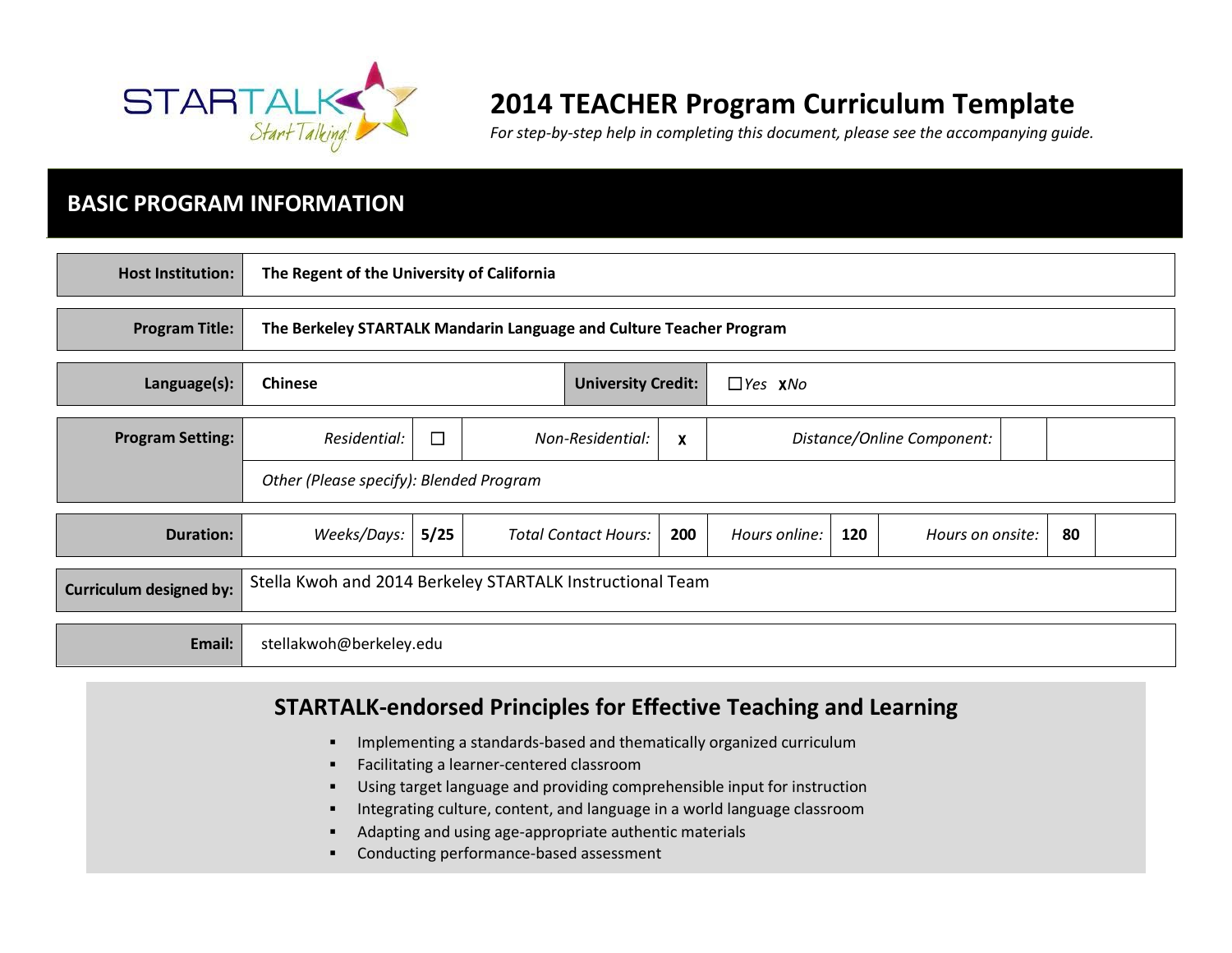### **Overview**

In a paragraph, describe your target audience. Who will your participants be? How will you know what the needs of your participants will be? What do you hope that your participants will be able to do as a result ofthis program?

The 2014 Program will offer a blended teacher program with three-week online and two-week onsite instructions. Online program will offer lectures and readings prior to the onsite program, extending the program from 12 days in 2013 to 5-week: 3-week online (June 16-July 6, 2014) and 2-week 10-day onsite (Monday-Friday, July 7-18, 2014, no class on Saturday and Sunday).

The online portion will pilot a flipped professional development model and will offer 1)reading, exercises, and discussions on National and State Standards, STARTALK Endorsed Principles for Effective Teaching and Learning, Chinese linguistics/pedagogical grammar, backward design for unit and lesson planning, using target language to teach; 2) Demo lesson critiques (using short lessons taped in mentor teachers classrooms and/or STARTALK Classroom Video Collections, 3)a technology workshop introducing technology applications for 2014 STARTALK Program and for Chinese language classrooms.

The first week of the onsite program will focus on reinforcing the online learning with hands-on projects includin**g**: 1) unit and lesson plannings in groups with support from instructor and mentor teachers, 2) microteaching using lessons designed in groups, and 3) an information session focusing on the tests and courses required for the California Teaching Credential (licensure). The second week of the onsite program will include mentor teachers' teaching demos and teacher participants' microteaching in the real classroom setting. In order to provide microteaching opportunity for every teacher participant, the 2014 program will recruit volunteer middle and high school students to be taught by the teacher participants in a real classroom setting during the second week of the onsite program (July 14- July 18).

The 2014 program continue**s** to invite Berkeley STARTALK Teacher Program graduates holding California Teaching Credential (licensure) to serve as mentor teachers for the teacher participants, assisting participants with lesson planning and microteaching and to offer demo teaching, This approach proved very effective. As noted in the 2013 site visit report, "It is not just the outstanding program that produces positive effects. A large factor in the success is the supportive, comfortable relationship that is established between the participants and their mentors and program director. The program establishes a strong bond within the group and creates a desire of the participants to stay professionally connected and to support one another in the future".

All four mentors in 2013 agreed to return to the 2014 program. One of the 2013 mentors, Xin Chen**,** agreed to serve as the curriculum and instruction consultant. She is teaching Mandarin at Berkeley High School and has been helping Berkeley STARTALK since 2010. Because most of the 2014 volunteer students will be from Berkeley High Schools, she will be able to provide helpful input for lesson planning and delivery based on her knowledge of the students' proficiency and accuracy in using Mandarin for all groups. Jessica Huang, a graduate from 2010 Program and a master teacher for 2011 and 2012 Programs and a Certified teacher, will replace Xin Chen as the mentor in 2014 program.

The 2014 program will continue to offer a 1-day post program workshop for all the previous Berkeley STARTALK Program graduates. All program graduates and instructors are invited to share new lesson plans and teaching strategies they developed. This will build up leadership capacity in the field and will provide opportunities for networking and connections.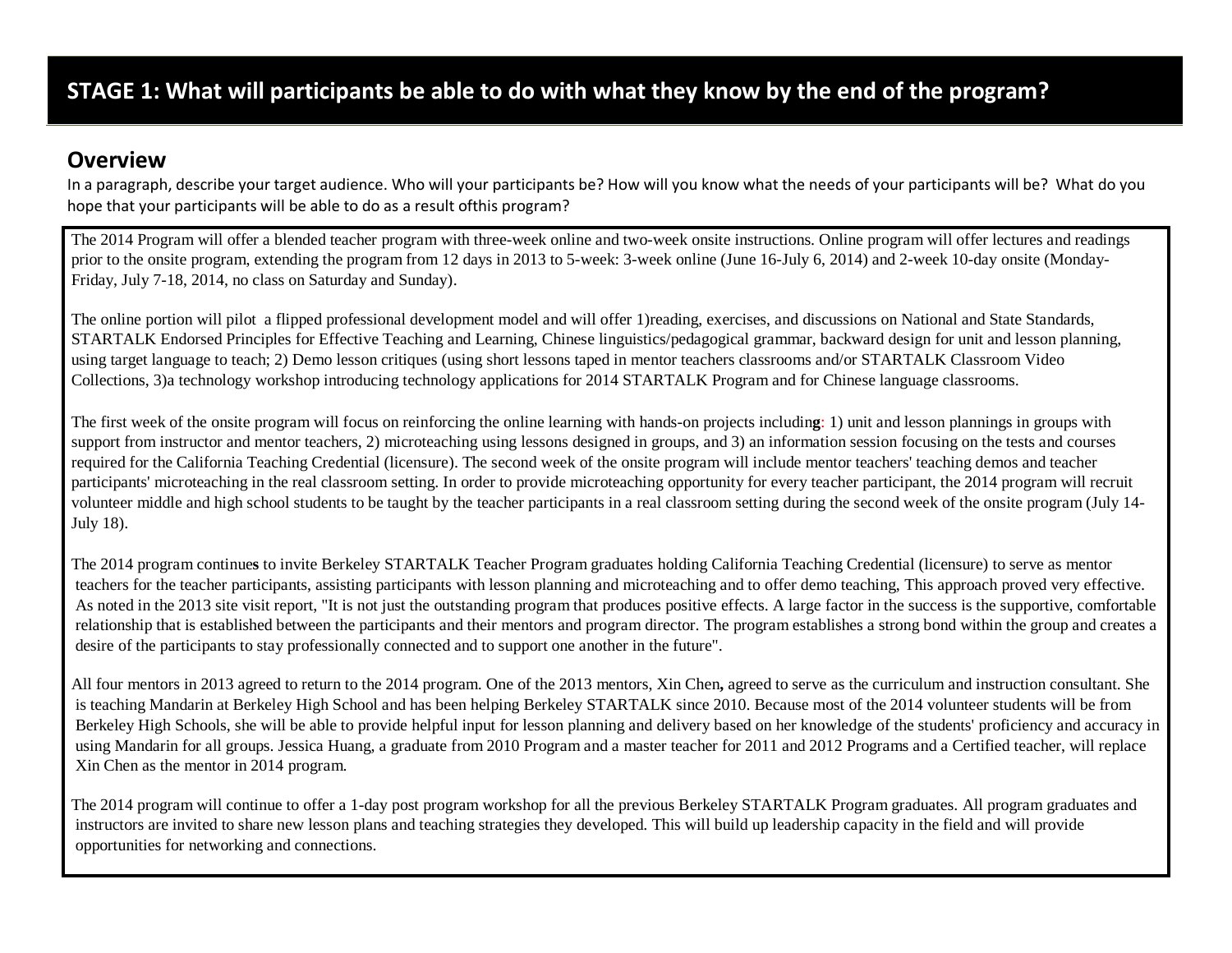In summary, during the 2014 Berkeley STARTALK Blended Program, the participants will:

- 1. Develop an understanding of certain Chinese grammatical structures and teach those structures in context,
- 2. Review National and State Standards and STARTALK Endorsed Principles for Effective Teaching and Learning,
- 3. Develop Standards-Based lesson plans using best practices based on backward design and STARTALK Endorsed Principles,
- 4. Review samples of teaching materials**,** including demo teaching**,** and develop teaching materials for microteaching,
- 5. Explore the use of authentic materials in teaching language, culture, and content and reflect on their learning from lesson planning and microteaching,
- 6. Observe examples of best practices and identify components of quality teaching using STARTALK Classroom Video Collections and Multimedia Teacher Workshop Collections,
- 7. Microteaching to the volunteer students who will report to the program at 9:30am and stay in class from 10am to 4pm. Each teacher participant will teach two lessons on different days so that improvements and adjustments can be made.

### **Program Goals**

What do you hope participants will be able to do after the program ends? Use the *Teacher Effectiveness for Language Learning* (TELL) Framework [\(www.TELLproject.com\)](http://www.tellproject.com/) to guide the development of your program goals. Identify the TELL domains and supporting TELL criteria statements that capture the major concepts or topics identified in your program overview.

| <b>TELL DOMAINS</b>       | <b>TELL CRITERIA STATEMENTS</b><br>Number the Criteria statements here and then transfer to Stage 2. |  |  |  |
|---------------------------|------------------------------------------------------------------------------------------------------|--|--|--|
| Click here to enter text. | Click here to enter text.                                                                            |  |  |  |
| Example:                  | Example:                                                                                             |  |  |  |
| PLANNING                  | P1: I plan learning experiences based on my local curriculum and state and                           |  |  |  |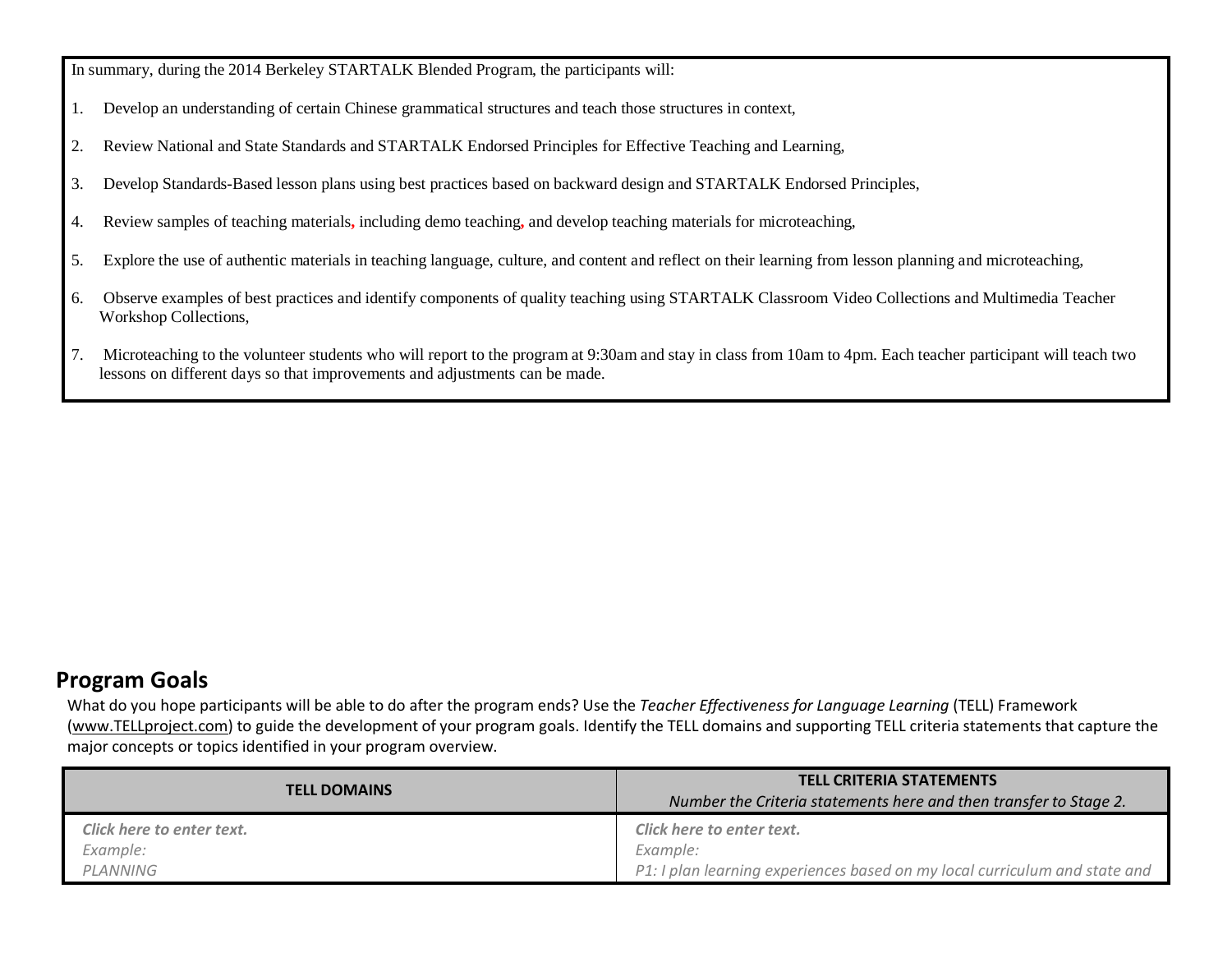| <b>TELL DOMAINS</b>      | <b>TELL CRITERIA STATEMENTS</b>                                                                                 |  |  |  |
|--------------------------|-----------------------------------------------------------------------------------------------------------------|--|--|--|
|                          | Number the Criteria statements here and then transfer to Stage 2.                                               |  |  |  |
|                          | national standards.                                                                                             |  |  |  |
|                          | P1. I plan learning experiences based on my local curriculum and national standards.                            |  |  |  |
| Planning                 |                                                                                                                 |  |  |  |
| Planning                 | P2. I plan learning experiences to address the unique needs and interests of my                                 |  |  |  |
|                          | students.                                                                                                       |  |  |  |
|                          | P3. I use units based on proficiency targets and backward design principles.                                    |  |  |  |
| Planning                 |                                                                                                                 |  |  |  |
| Planning                 | P3c. I use units to provide opportunities for students to gain competence in the three                          |  |  |  |
|                          | communicative modes                                                                                             |  |  |  |
| Planning                 | P6. I use the backward design process to plan lessons that lead students to meet the                            |  |  |  |
|                          | unit performance objectives.                                                                                    |  |  |  |
| Planning                 | P7. My daily lesson plans contain activities that are contextualized, connect to prior                          |  |  |  |
|                          | learning, and require attention to meaning.                                                                     |  |  |  |
| Planning                 | P8. I plan for lessons that contain learning experiences designed to keep all students<br>engaged all the time. |  |  |  |
|                          |                                                                                                                 |  |  |  |
| Planning                 | P9. I select resources that allow my students to access, evaluate and use authentic<br>materials.               |  |  |  |
| Learning Experience      | LE4. I ensure that students receive comprehensible input.                                                       |  |  |  |
|                          |                                                                                                                 |  |  |  |
| Learning Experience      | LE5. I provide opportunities for my students to acquire language in meaningful                                  |  |  |  |
|                          | contexts.                                                                                                       |  |  |  |
| Learning Experience      | LE6. I provide opportunities for students to engage in cultural observation and                                 |  |  |  |
|                          | analysis.                                                                                                       |  |  |  |
| Performance and Feedback | PF1. My students demonstrate growth through performances that are reflective of<br>their learning experiences.  |  |  |  |
| Performance and Feedback | PF2. I employ a variety of feedback strategies designed to assist the learner in                                |  |  |  |
|                          | growing toward the target.                                                                                      |  |  |  |
| Performance and Feedback | PF5. My grading system reflects multiple measures and an emphasis on language                                   |  |  |  |
|                          | performance                                                                                                     |  |  |  |
| <b>Learning Tools</b>    | LT2a. My students and I appropriately use available technologies to develop and                                 |  |  |  |
|                          | assess real world language and cultural competencie                                                             |  |  |  |
| Learning Tools           | PR3. I am a reflective practitioner.                                                                            |  |  |  |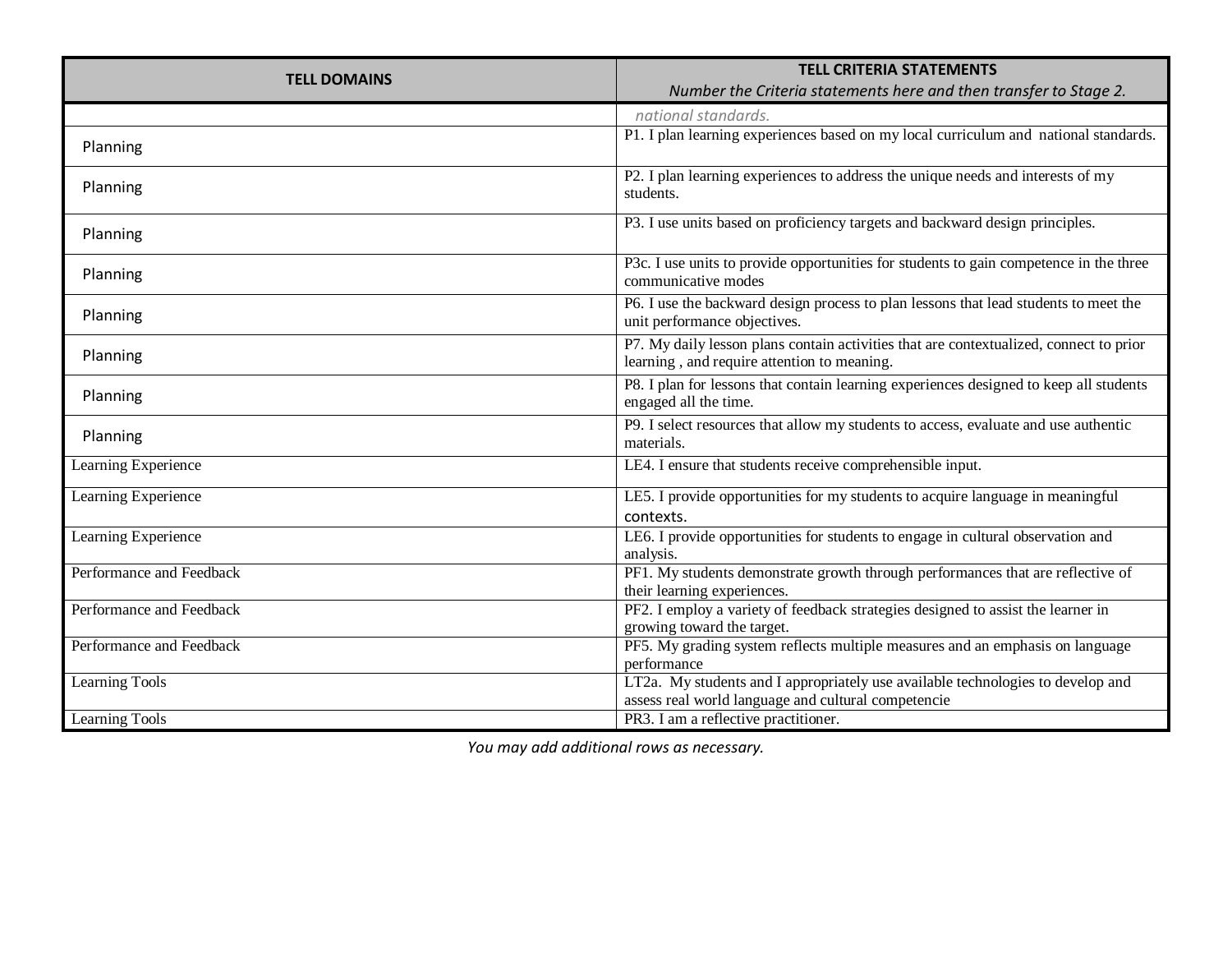# **STAGE 2:How will participants demonstrate what they can do with what they know by the end of the program?**

#### **Performance Assessment**

What evidence will participants produce to demonstrate their understanding of the TELL criteria?

| <b>TELL CRITERIA STATEMENTS</b><br>Number the Criteria statements here and then transfer to Stage 3.                                          | <b>EVIDENCE/PRODUCT AND BRIEF DESCRIPTION</b>                                                                                                                                                                                                                                                                                                                                                                                                                                                                                           |
|-----------------------------------------------------------------------------------------------------------------------------------------------|-----------------------------------------------------------------------------------------------------------------------------------------------------------------------------------------------------------------------------------------------------------------------------------------------------------------------------------------------------------------------------------------------------------------------------------------------------------------------------------------------------------------------------------------|
| Click here to enter text.<br>Example:<br>1. P1: I plan learning experiences based on my local curriculum<br>and state and national standards. | Click here to enter text.<br>Example:<br>1. Standards-Based Thematic Unit - In groups, participants will<br>design a thematic unit. Each group member will design a<br>sequential individual lesson plan within the unit.                                                                                                                                                                                                                                                                                                               |
| 1. P1. I plan learning experiences based on my local curriculum and national<br>standards.                                                    | Standard-Based Thematic Unit and Lesson Plans - Using backward design principals,<br>participants will design a Standards-based thematic unit in groups. Based on the unit designed,<br>participants will design two Standards-based lesson plans. The participants will develop two<br>lessn plans incorporating at least two of the 5Cs for each each plan.                                                                                                                                                                           |
| 2. P2. I plan learning experiences to address the unique needs and interests of<br>my students.                                               | Lesson Plan/Practicum – Each Participant will create two lesson plans that incorporates a<br>variety of strategies, meaningful tasks, target language use, and prior knowledge allowing<br>students to make progress toward daily linguistic and cultural goals in different ways. Each<br>participant will teach the two lessons designed to middle and/or high school students.<br>Participants will develop two lesson plans allowing students to incoroporate their<br>favorite leisure time activities in their classroom projects |
| 3.P3. I use units based on proficiency targets and backward design principles.                                                                | Participants will develop units in groups based on proficiency targets and backward design<br>principles.                                                                                                                                                                                                                                                                                                                                                                                                                               |
| 4. P3c. I use units to provide opportunities for students to gain competence in the<br>three communicative modes                              | Parcicpants will develop units in groups with the three communicative modes coded wherever<br>applicable.                                                                                                                                                                                                                                                                                                                                                                                                                               |
| 5. P6. I use the backward design process to plan lessons that lead students to meet the<br>unit performance objectives.                       | Participants will develop two lesson plans individually based on the unit plans developed in<br>groups, in order to meet the unit performance objectives.                                                                                                                                                                                                                                                                                                                                                                               |
| 6. P7. My daily lesson plans contain activities that are contextualized, connect to<br>prior learning, and require attention to meaning.      | Parcipants will develop two lesson plans containing activities that are contextualized, connect<br>to prior learning, and require attention to meaning. The first lesson plan will be taught and<br>edited in trial-microteaching in small groups during the first week of the onsite program before<br>microteaching with volunteer middle and high school students during the second week of the<br>onsite program.                                                                                                                   |
| 7.P8. I plan for lessons that contain learning experiences designed to keep all students<br>engaged all the time.                             | Participants will plan and teach lessons based on inputs from volunteer students'<br>teachers Xin Chen and Sophie Chuang who are teaching the Mandarin Programs at Berkeley<br>High School and Albany Middle School. Their knowledge of volunteer students' prior<br>learning experiences and interests will provide the teacher participants the unique opportunity<br>to plan lessons that contain learning experience designed to keep all students engaged.                                                                         |
| 8.P9. I select resources that allow my students to access, evaluate and use authentic<br>materials.                                           | Participants will learn to use Ipad and other resources such as Venn Diagram, websites,<br>authentic texts, and videos to allow students to learn the target language and culture using                                                                                                                                                                                                                                                                                                                                                 |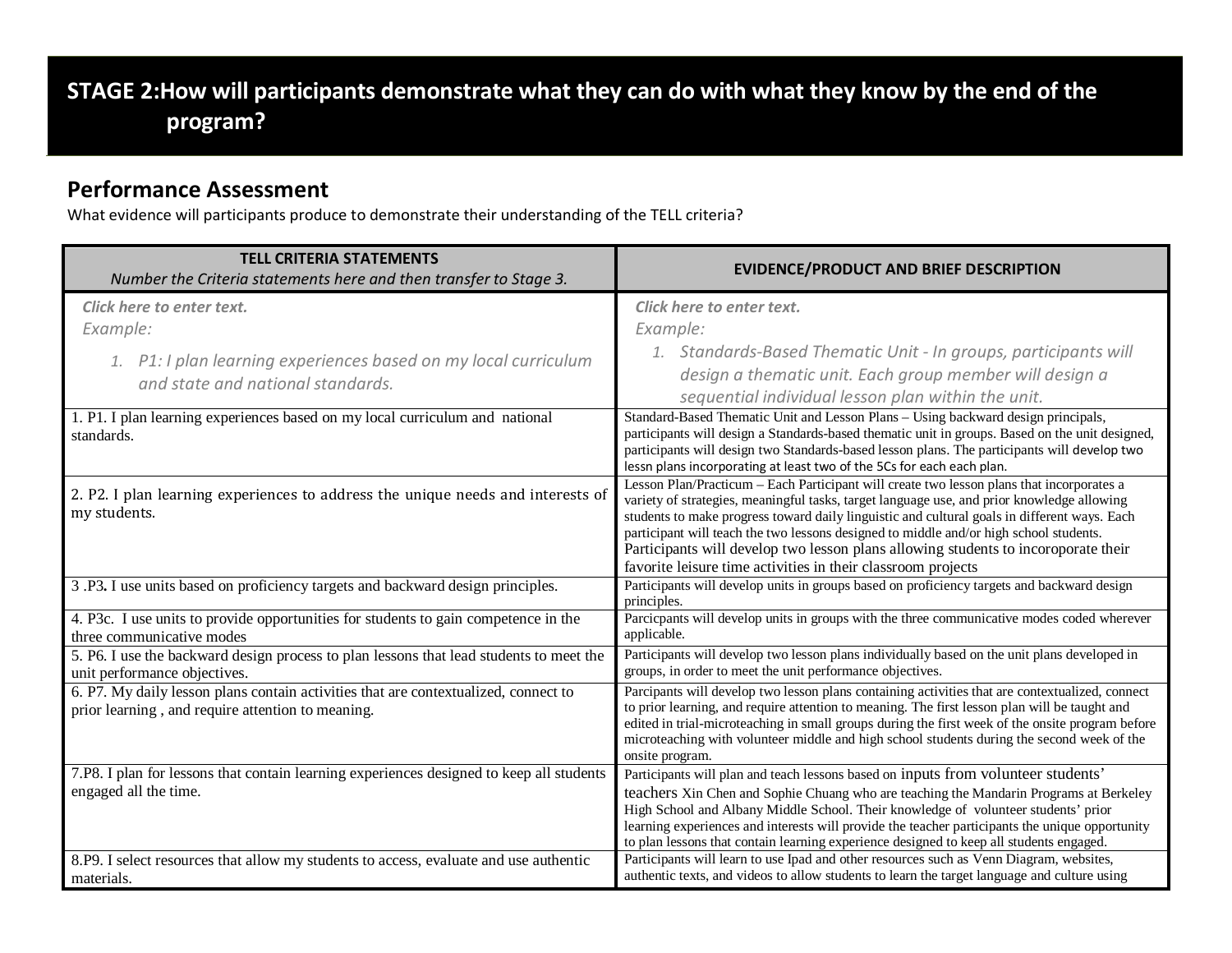| <b>TELL CRITERIA STATEMENTS</b><br>Number the Criteria statements here and then transfer to Stage 3.                                       | <b>EVIDENCE/PRODUCT AND BRIEF DESCRIPTION</b>                                                                                                                                                                                                                                                                                                                                                                                         |
|--------------------------------------------------------------------------------------------------------------------------------------------|---------------------------------------------------------------------------------------------------------------------------------------------------------------------------------------------------------------------------------------------------------------------------------------------------------------------------------------------------------------------------------------------------------------------------------------|
|                                                                                                                                            | authentic materials.                                                                                                                                                                                                                                                                                                                                                                                                                  |
| 9.LE4. I ensure that students receive comprehensible input.                                                                                | Comprehensible Input - Participants will explore a variety of strategies to use comprehensible<br>input and to learn how to make comprehension check.                                                                                                                                                                                                                                                                                 |
| 10. LE5. I provide opportunities for my students to acquire language in meaningful<br>contexts.                                            | Participants will explore a variety of strategies to provide opportunities for the volunteer<br>students to use authentic language in meaningful context, and to avoid language drill.                                                                                                                                                                                                                                                |
| 11 .LE6. I provide opportunities for students to engage in cultural observation and<br>analysis.                                           | cultural observation and analysis - Pariticipants will develop a sample list of authentic<br>resources such as videos and authentic text for students to engage in cultural observation and<br>analysis.                                                                                                                                                                                                                              |
| 12. PF1. My students demonstrate growth through performances that are reflective of<br>their learning experiences.                         | Performance Assessment Tasks - Participants will create performance tasks in each mode for<br>their practicum groups being assigned in the Student Program, reflecting the focus of the unit<br>and lesson design.                                                                                                                                                                                                                    |
| 13. PF2. I employ a variety of feedback strategies designed to assist the learner<br>in growing toward the target.                         | The participants will work with the volunteer students in groups providing a<br>variety of feedbacks to assist the students in growing toward the targets.                                                                                                                                                                                                                                                                            |
| 14. PF5. My grading system reflects multiple measures and an emphasis on language<br>performance                                           | Rubrics - Participants will review some of the rubrics and feedback stratrategies used in<br>today's schools and create an appropriate rubric for each performance task designed focusing<br>on language use.                                                                                                                                                                                                                         |
| 15. LT2a. My students and I appropriately use available technologies to develop and<br>assess real world language and cultural competencie | Ipad and laptops – Participants will use Ipad and laptops to search for language and cultural<br>references, lessons, and assessment tools. They will also guide students during practicum to<br>complete LinguaFolio and other assessments required by the program. During the onsite<br>program, the participants will explore and use various virtual resources to develop<br>unit and lesson plans and use them in microteaching. |
| 16. PR3. I am a reflective practitioner.                                                                                                   | Reflective Journal - Participants will write daily reflections on the topics discussed for that<br>day. They will also give questions, opinions, and suggestions to the program instructor.                                                                                                                                                                                                                                           |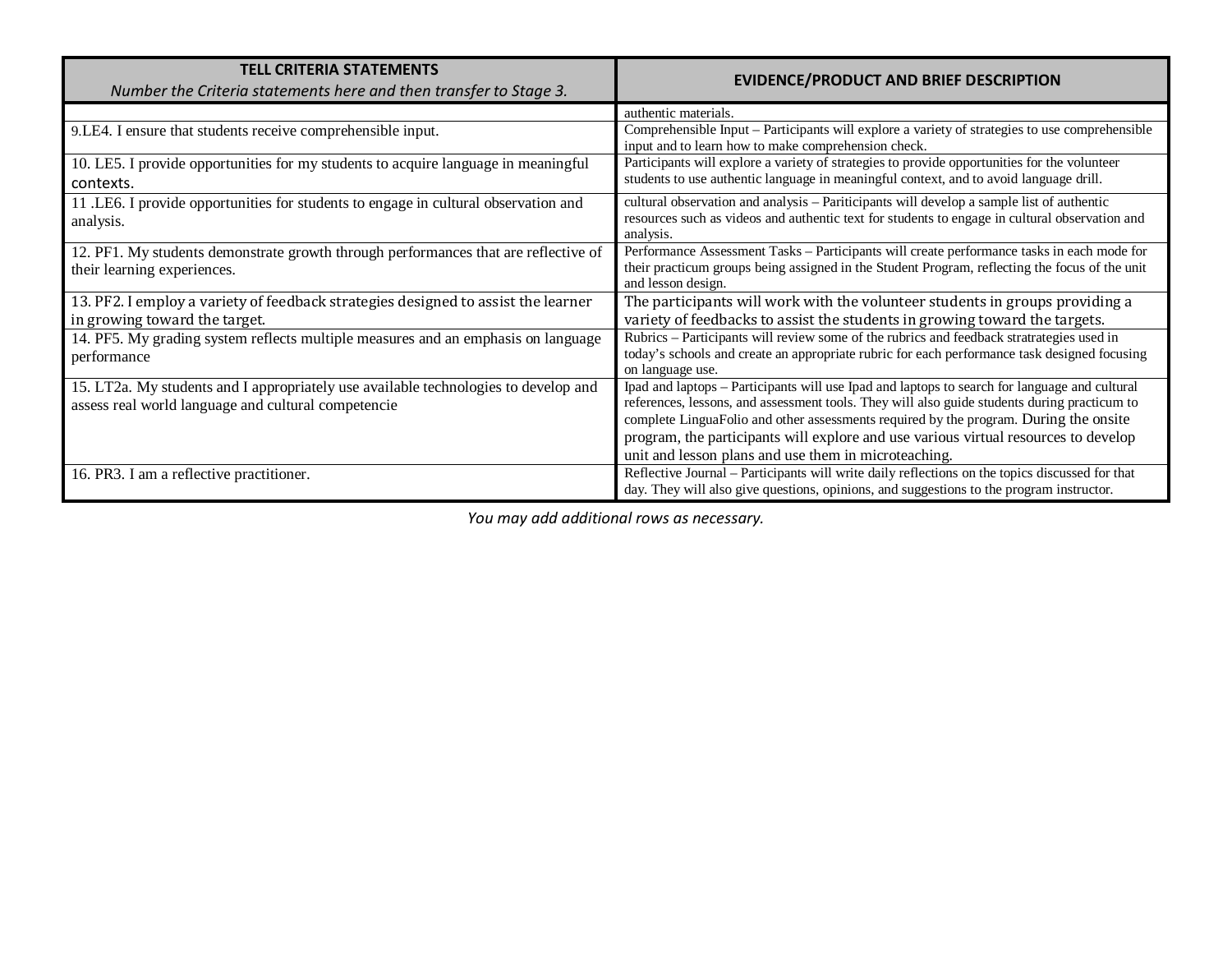### **Learning Experiences**

In this section, list the major learning experiences from the beginning through the end of your program. If your program has a component prior to the start of the program, include the major learning experiences for that portion of the program also. Complete the first column with the TELL criteria identified in Stage 1. In the second column, indicate the instructional topics that participants will need to know and the resources they will use in order to engage in the major learning experiences described in the third column. You may wish to consult the STELLA documents (on STARTALK website in early April 2014)for sample learning activities and resources.

| <b>TELL CRITERIA STATEMENTS</b><br>Participants can                                                  | <b>INSTRUCTIONAL TOPICS&amp; RESOURCES</b><br>Participants need to know<br>Participants will use |                                                                                                                                                                                                        | <b>MAJOR LEARNING EXPERIENCES &amp; EVIDENCE</b><br>Participants will experience & demonstrate                                                                                                                                                |  |
|------------------------------------------------------------------------------------------------------|--------------------------------------------------------------------------------------------------|--------------------------------------------------------------------------------------------------------------------------------------------------------------------------------------------------------|-----------------------------------------------------------------------------------------------------------------------------------------------------------------------------------------------------------------------------------------------|--|
| Copy the TELL Criteria directly from Stage 2,<br>Column 1. Use one row for each statement.           |                                                                                                  | List the key concepts that participants need to<br>know to meet the TELL Criteria listed in the<br>previous column. Identify the major resources<br>participants will use to work with these concepts. | Describe the key learning experiences that<br>allow participants to demonstrate that they<br>can meet the stated TELL Criteria.                                                                                                               |  |
|                                                                                                      | Need to know                                                                                     | Will use                                                                                                                                                                                               |                                                                                                                                                                                                                                               |  |
| Click here to enter text.<br>Example:                                                                | Click here to enter text.<br>Example:                                                            | Click here to enter<br>text.                                                                                                                                                                           | Click here to enter text.<br>Example:                                                                                                                                                                                                         |  |
| P1: I plan learning experiences based on my<br>local curriculum and state and national<br>standards. | • National Standards<br>• State Standards                                                        | Example:<br>• Standards for<br>Foreign Language<br>Learning in the 21st<br>Century                                                                                                                     | " Compare the ACTFL standards with their<br>program state standards and develop a list of<br>similarities)<br>• Develop a lesson plan incorporating at least<br>2 of the 5Cs                                                                  |  |
| P1. I plan learning experiences based on my local<br>curriculum and national standards.              | • National Standards<br>• California Standards                                                   | <b>World-Readiness</b><br><b>Standards for Learning</b><br>Languages<br>California Standards<br>Online Program Video                                                                                   | • Match described activities found in lesson plans to<br>the 5Cs in order ot determine which standards are<br>being addressed and how (STELLA Beginning)<br>• Develop a lessn plan incorporating at least two of the<br>5Cs (STELLA Emerging) |  |
| P2. I plan learning experiences to address the unique<br>needs and interests of my students.         | • Student-Centered<br>Classroom Activities and<br>Assignments                                    | <b>Authentic Materials</b><br><b>Backward Design</b><br>Online Program Video                                                                                                                           | • Develop two lesson plans allowing students to<br>incoroporate their favorite leisure time activities in their<br>classroom projects                                                                                                         |  |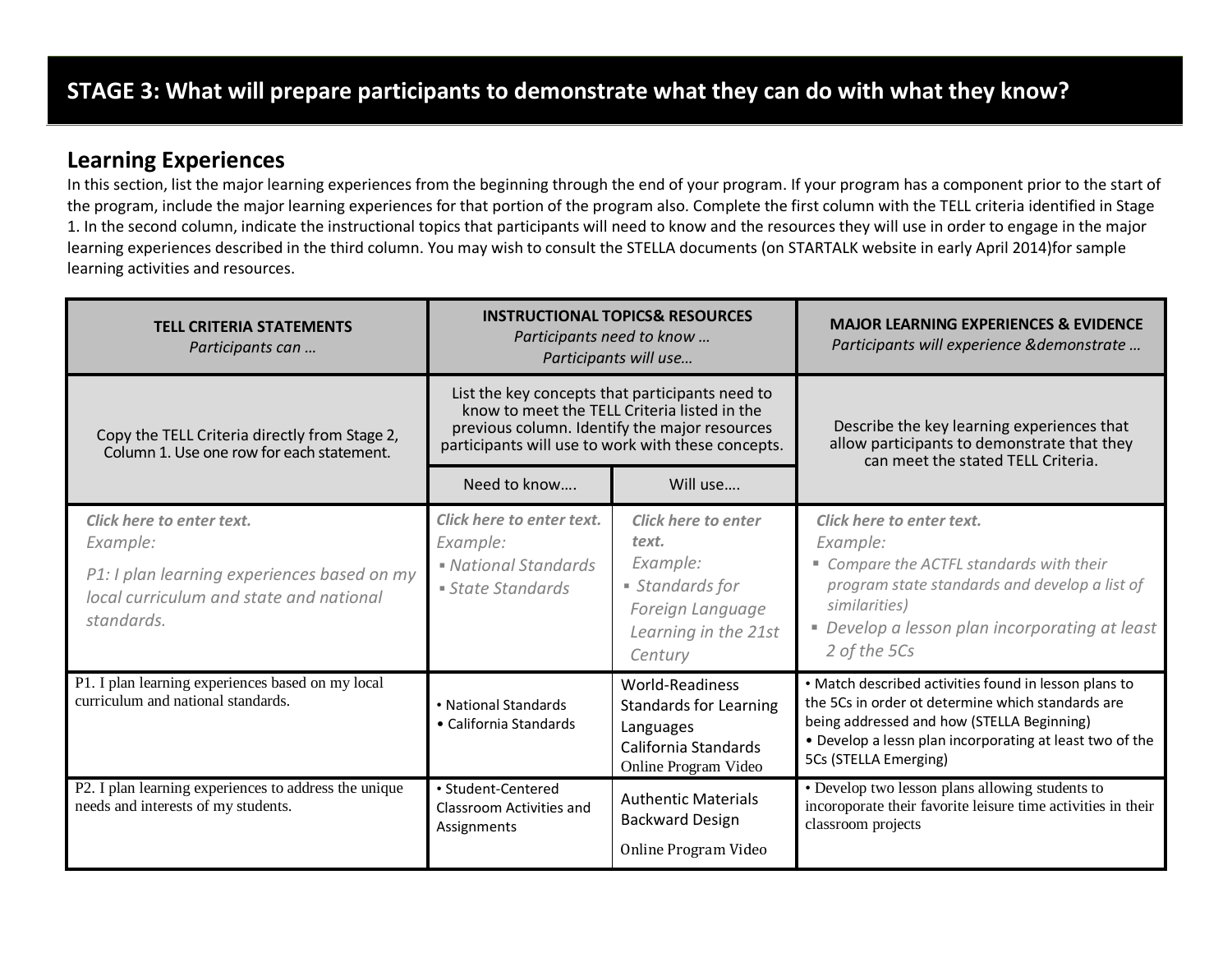| <b>TELL CRITERIA STATEMENTS</b><br>Participants can                                                                     | <b>INSTRUCTIONAL TOPICS&amp; RESOURCES</b><br>Participants need to know<br>Participants will use                                                                                                       |                                                                                                                                                                                                   | <b>MAJOR LEARNING EXPERIENCES &amp; EVIDENCE</b><br>Participants will experience & demonstrate                                                                                                                                                                                                                                                                                                         |  |
|-------------------------------------------------------------------------------------------------------------------------|--------------------------------------------------------------------------------------------------------------------------------------------------------------------------------------------------------|---------------------------------------------------------------------------------------------------------------------------------------------------------------------------------------------------|--------------------------------------------------------------------------------------------------------------------------------------------------------------------------------------------------------------------------------------------------------------------------------------------------------------------------------------------------------------------------------------------------------|--|
| Copy the TELL Criteria directly from Stage 2,<br>Column 1. Use one row for each statement.                              | List the key concepts that participants need to<br>know to meet the TELL Criteria listed in the<br>previous column. Identify the major resources<br>participants will use to work with these concepts. |                                                                                                                                                                                                   | Describe the key learning experiences that<br>allow participants to demonstrate that they<br>can meet the stated TELL Criteria.                                                                                                                                                                                                                                                                        |  |
|                                                                                                                         | Need to know                                                                                                                                                                                           | Will use                                                                                                                                                                                          |                                                                                                                                                                                                                                                                                                                                                                                                        |  |
| P3. I use units based on proficiency targets and<br>backward design principles.                                         | • Understanding by<br>Design<br>• 2012 ACTFL Proficiency<br>Guidelines                                                                                                                                 | • ACTFL ACTFL<br><b>Proficiency Guidelines</b><br>• Backward Design<br>•STARTALK Student<br>Curriculum Template<br>· STARTALK &<br><b>Berkeley STARTLAK</b><br>Online Program Video               | • Identify elements of a unit plan and identify the<br>sequences appearing in a backward designed unit<br>(STELLA Beginning)<br>• Develop backward designed unit in groups (STELLA<br>Emerging)<br>• Review 2012 ACTFL Proficiency Guidelines and<br>compare examples at Novice low to intermediate low<br>. Use LinguaFolio can-do statements that reflect unit<br>theme and target proficiency level |  |
| P3c. I use Units that provide opportunities for students<br>to gain competence in the three communitative modes         | • Communicative Modes                                                                                                                                                                                  | • ACTFL ACTFL<br><b>Proficiency Guidelines</b><br>• Backward Design<br>•STARTALK Student<br>Curriculum Template<br>• Online Program Video                                                         | • Identify modes from a lesson plan<br>• Plan a lesson incorporating all modes                                                                                                                                                                                                                                                                                                                         |  |
| P6. I use the backward design process to plan lessons<br>that lead students to meet the unit performance<br>objectives. | • Backward Design                                                                                                                                                                                      | • Backward Design<br>•STARTALK Student<br>Curriculum Template<br>• Online Program Video<br>•STARTALK Student<br>Curriculum Template<br>· STARTALK &<br><b>Berkeley STARTALK</b><br>Program Videos | • Identify elements of a lesson plan and identify the<br>sequences appearing in a backward designed unit<br>(STELLA Beginning)<br>· Develop backward designed lesson in groups (STELLA<br>Emerging)                                                                                                                                                                                                    |  |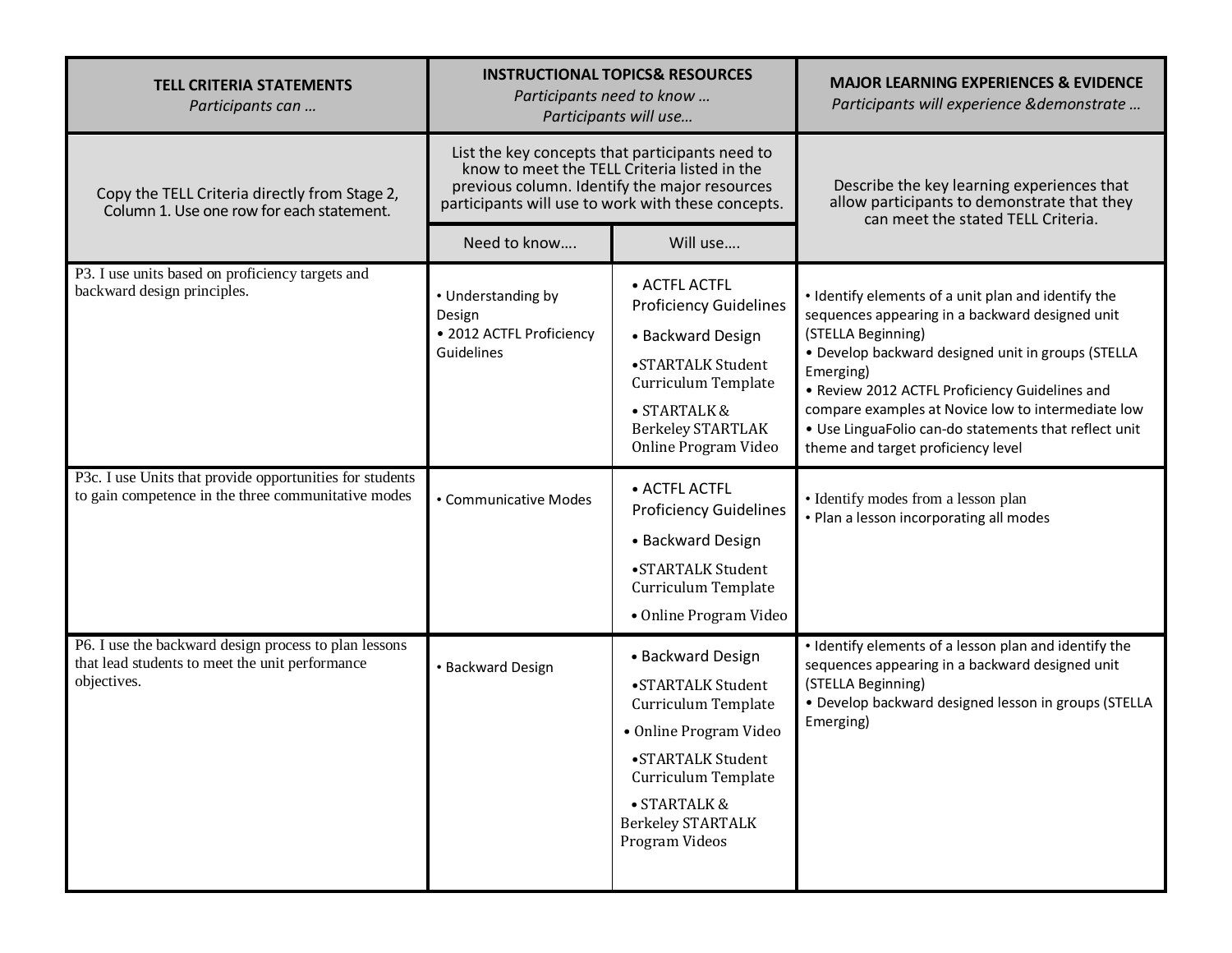| <b>TELL CRITERIA STATEMENTS</b><br>Participants can                                                                                      | <b>INSTRUCTIONAL TOPICS&amp; RESOURCES</b><br>Participants need to know<br>Participants will use                                                                                                                                             |                                                                   | <b>MAJOR LEARNING EXPERIENCES &amp; EVIDENCE</b><br>Participants will experience &demonstrate                                                                                                                                                                                                 |  |
|------------------------------------------------------------------------------------------------------------------------------------------|----------------------------------------------------------------------------------------------------------------------------------------------------------------------------------------------------------------------------------------------|-------------------------------------------------------------------|-----------------------------------------------------------------------------------------------------------------------------------------------------------------------------------------------------------------------------------------------------------------------------------------------|--|
| Copy the TELL Criteria directly from Stage 2,<br>Column 1. Use one row for each statement.                                               | List the key concepts that participants need to<br>know to meet the TELL Criteria listed in the<br>previous column. Identify the major resources<br>participants will use to work with these concepts.                                       |                                                                   | Describe the key learning experiences that<br>allow participants to demonstrate that they<br>can meet the stated TELL Criteria.                                                                                                                                                               |  |
|                                                                                                                                          | Need to know                                                                                                                                                                                                                                 | Will use                                                          |                                                                                                                                                                                                                                                                                               |  |
| P7. My daily lesson plans contain activities that are<br>contextualized, connect to prior learning, and require<br>attention to meaning. | • Language Use vs<br>Language Drill<br>• ACTFL ACTFL<br><b>Proficiency Guidelines</b><br>• Backward Design<br>•STARTALK Student<br>Curriculum Template<br>• Language Drill<br>• Life-Centered<br>• Student-Centered<br>• Memory<br>• Meaning | • STARTALK & Berkeley<br><b>STARTALK Online</b><br>Program Videos | • Identify components of language<br>• Explore definition of language<br>• Incorporating students' experience and daily life in<br>lesson planning<br>• Using numbers from 1-10 to learning tones, as an<br>example for meaningful learning                                                   |  |
| P8. I plan for lessons that contain learning experiences<br>designed to keep all students engaged all the time.                          | • Life- and Student-<br>Centered actitivies<br>$\bullet$ i + 1<br>• Hands-on Activities                                                                                                                                                      | · STARTALK & Berkeley<br><b>STARTALK Online</b><br>Program Video  | • Brainstorm ways to modify seat-based activities to<br>incorporate hands-on activities (STELLA Beginning)<br>• Develop performance-based activities incorporating<br>visual & sensory stimuli and movement (STELLA-<br>Emerging)                                                             |  |
| P9. I select resources that allow my students to access,<br>evaluate and use authentic materials.                                        | • Authentic Materials as<br>Resources                                                                                                                                                                                                        | •Online Program Video<br>•STARTALK Online<br><b>Materials</b>     | · Identify age-, grade-, proficiency level-appropriate<br>authentic materials (STELLA-Beginning)<br>• Develop a project that requires students to choose<br>authentic materials as a resource to solve a problem or<br>answer a question with maximum student engagement<br>(STELLA-Emerging) |  |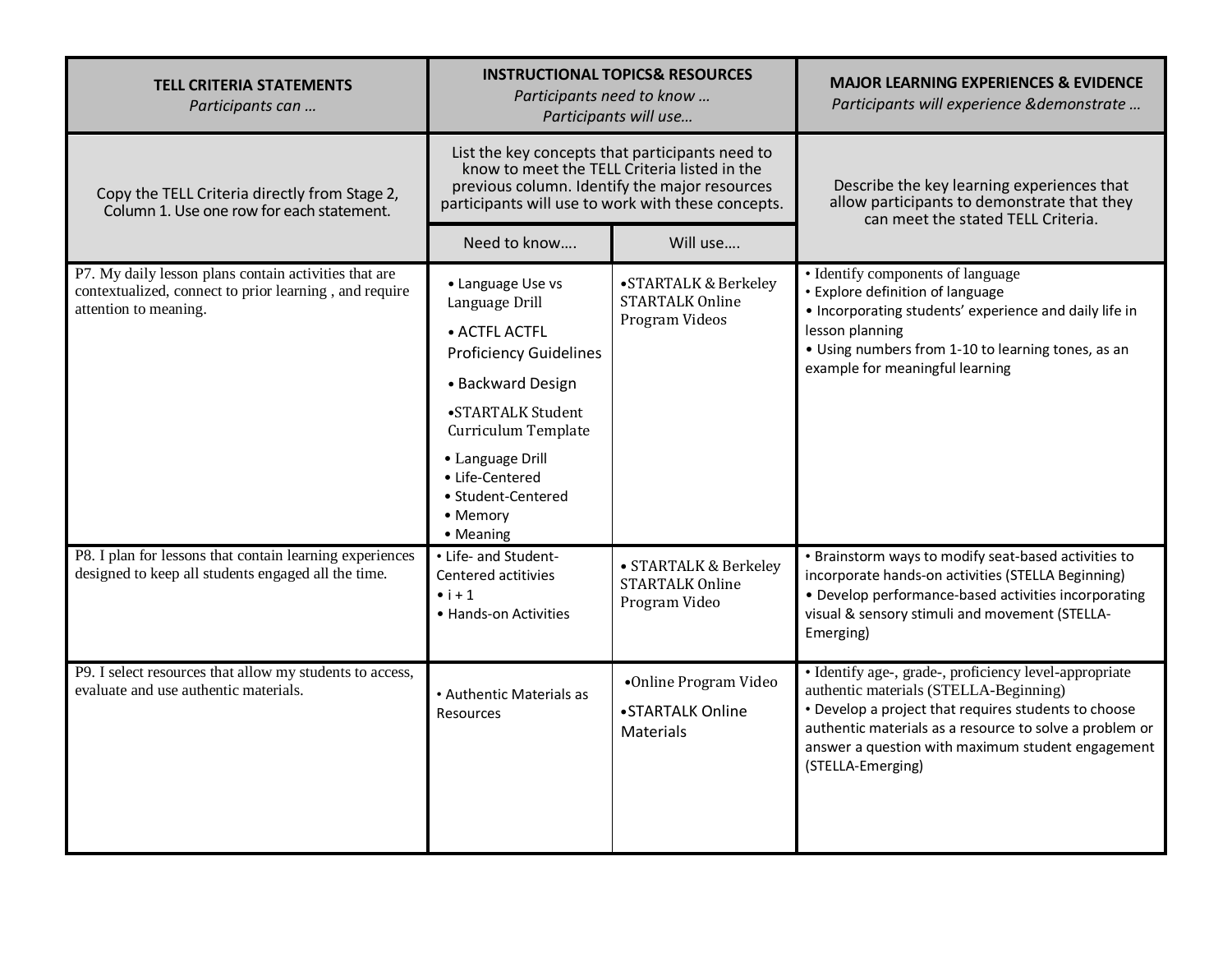| <b>TELL CRITERIA STATEMENTS</b><br>Participants can                                                               | <b>INSTRUCTIONAL TOPICS&amp; RESOURCES</b><br>Participants need to know<br>Participants will use                                                                                                       |                                                                | <b>MAJOR LEARNING EXPERIENCES &amp; EVIDENCE</b><br>Participants will experience &demonstrate                                                                                                                                                                                                                                                                                                                                                                                      |
|-------------------------------------------------------------------------------------------------------------------|--------------------------------------------------------------------------------------------------------------------------------------------------------------------------------------------------------|----------------------------------------------------------------|------------------------------------------------------------------------------------------------------------------------------------------------------------------------------------------------------------------------------------------------------------------------------------------------------------------------------------------------------------------------------------------------------------------------------------------------------------------------------------|
| Copy the TELL Criteria directly from Stage 2,<br>Column 1. Use one row for each statement.                        | List the key concepts that participants need to<br>know to meet the TELL Criteria listed in the<br>previous column. Identify the major resources<br>participants will use to work with these concepts. |                                                                | Describe the key learning experiences that<br>allow participants to demonstrate that they<br>can meet the stated TELL Criteria.                                                                                                                                                                                                                                                                                                                                                    |
|                                                                                                                   | Need to know                                                                                                                                                                                           | Will use                                                       |                                                                                                                                                                                                                                                                                                                                                                                                                                                                                    |
| LE4. I ensure that students receive comprehensible<br>input.                                                      | • Comprehensible Input<br>• Comprehension Check<br>• Language Use vs<br>Language Drill<br>• Using Target Language<br>to teach $8$ i + 1<br>What, When and How                                          | • Online Program Video<br>•STARTALK Online<br><b>Materials</b> | • Brainstorm comprehensible input strategies and<br>authentic materials to use in a target-language-only<br>classroom (STELLA-Beginning), and micro teach with<br>assistance from other participants to employ the<br>strategies and materials selected<br>• Develop a lesson plan for a target-language-only<br>classroom and employ comprehensible imput<br>strategies in microteaching to ensure students'<br>understanding of the concepts and activities (STELLA<br>Emerging) |
| LE5. I provide opportunities for my students to acquire<br>language in meaningful contexts.                       | • Meaningful Context<br>Approach vs Grammar-<br>Based/Vocabulary<br>Approach<br>• Language vs Drill                                                                                                    | · Online Program Video                                         | • Discuss some grammatical structures and brainstorm<br>possible strategies to introduce the structures with<br>meaningful context approach instead of grammar-<br>based/Vocabulary Approach<br>• Design activities and plan lessons to teach selected<br>grammatical structures using using meaning context<br>approach and avoid pattern drill.                                                                                                                                  |
| LE6. I provide opportunities for students to engage in<br>cultural observation and analysis.                      | · Authentic Materials<br>• Culture Products,<br>Practices, and<br>Perspectives                                                                                                                         | • Culture Lesson<br>Teaching Demo during<br>the onsite program | • cultural observation and analysis - Pariticipants will develop<br>a sample list of authentic resources such as videos and<br>authentic text for students to engage in cultural observation<br>and analysis. They will also observe a culture lesson demo and<br>participate in a discussion led by our instructional team<br>members.                                                                                                                                            |
| PF1. My students demonstrate growth through<br>performances that are reflective of their learning<br>experiences. | • Performance Objectives<br>• Integrated Performance<br>Assessment<br>• Formative Assessment<br>• Summative Assessment                                                                                 | • Online Program Video<br>•STARTALK Online<br>Materials        | • Match performance objectives to assessment types and<br>discuss their reasons for matching (STELLA<br>Beginning)<br>• Develop assessments corresponding to the<br>performance objectives listed in their lesson plans<br>(STELLA Emerging)                                                                                                                                                                                                                                       |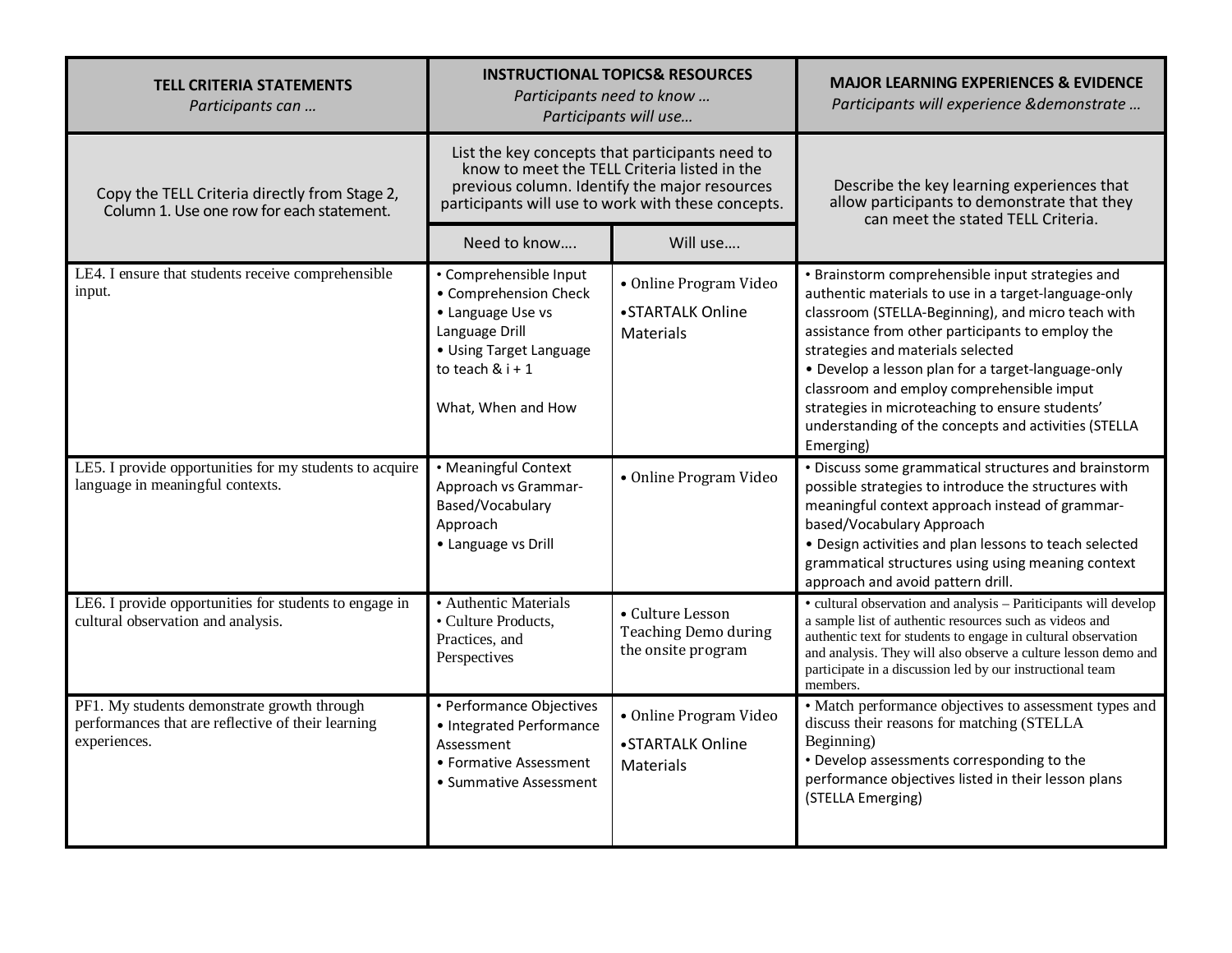| <b>TELL CRITERIA STATEMENTS</b><br>Participants can                                                                                         | <b>INSTRUCTIONAL TOPICS&amp; RESOURCES</b><br>Participants need to know<br>Participants will use                                                                                                       |                                                                                   | <b>MAJOR LEARNING EXPERIENCES &amp; EVIDENCE</b><br>Participants will experience & demonstrate                                                                                                                                                                                                                                                                                |  |
|---------------------------------------------------------------------------------------------------------------------------------------------|--------------------------------------------------------------------------------------------------------------------------------------------------------------------------------------------------------|-----------------------------------------------------------------------------------|-------------------------------------------------------------------------------------------------------------------------------------------------------------------------------------------------------------------------------------------------------------------------------------------------------------------------------------------------------------------------------|--|
| Copy the TELL Criteria directly from Stage 2,<br>Column 1. Use one row for each statement.                                                  | List the key concepts that participants need to<br>know to meet the TELL Criteria listed in the<br>previous column. Identify the major resources<br>participants will use to work with these concepts. |                                                                                   | Describe the key learning experiences that<br>allow participants to demonstrate that they<br>can meet the stated TELL Criteria.                                                                                                                                                                                                                                               |  |
|                                                                                                                                             | Need to know                                                                                                                                                                                           | Will use                                                                          |                                                                                                                                                                                                                                                                                                                                                                               |  |
| PF2. I employ a variety of feedback strategies<br>designed to assist the learner in growing toward the<br>target.                           | • Rubrics<br>• Performance Objectives                                                                                                                                                                  | • Group developed<br>lesson plans                                                 | • Analyze existing rubrics in groups to determine how<br>to increase expectiations at different level (STELLA<br>Beginning)<br>• Analyze a unit or lesson plan in groups and determine<br>what would be appropriate performance-based,<br>Summative assessment within the plan. Then create a<br>rubric for evaluating students for use in microteaching<br>(STELLA Emerging) |  |
| PF5. My grading system reflects multiple measures<br>and an emphasis on language performance                                                | • Ribrics                                                                                                                                                                                              | • Sample rubrics<br>• Rubrics developed in<br>groups during the onsite<br>program | Rubrics - Participants will review some of the rubrics and<br>feedback stratrategies used in today's schools and create an<br>appropriate rubric for each performance task designed<br>focusing on language use.                                                                                                                                                              |  |
| LT2a. My students and I appropriately use available<br>technologies to develop and assess real world language<br>and cultural competencies. | • Websites related to real<br>world language and<br>cultural learning                                                                                                                                  | • Online Program Video                                                            | • Explore and use various virtual resources to develop<br>unit and lesson plans and use them in microteaching                                                                                                                                                                                                                                                                 |  |
| PR3. I am a reflective practitioner                                                                                                         | • Professional Growth<br>• Microteaching critiques:<br>Self & Others                                                                                                                                   | Daily reflections<br>Microteaching critiques                                      | • Write daily reflections on learning experiences<br>• Write and accept critiques for microteaching                                                                                                                                                                                                                                                                           |  |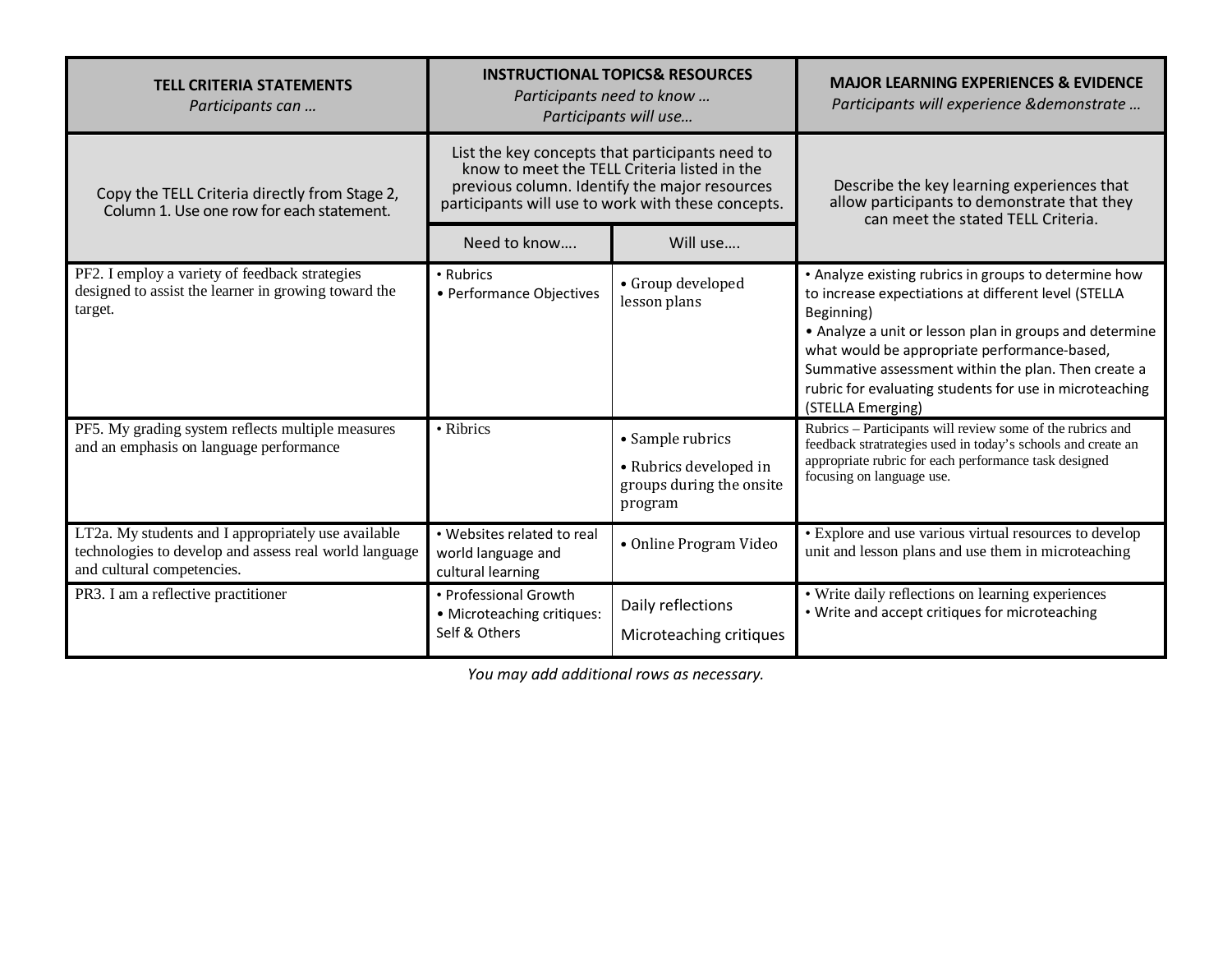## **Micro-teaching/Practicum**

Will the participants engage in a micro-teaching or practicum experience? If yes, describe the teaching experience that your participants will complete.

There will be online and onsite demo lessons by the mentor teachers. Volunteer students are recruited from Berkeley High School (BHS) and Albany Middle School (ALM) will be the students being taught by the mentor teachers and the teacher participants. Both Xin Chen (BHS Mandarin teacher and Curriculum & Instruction Consultant of 2014 Berkeley STARTALK Teacher Program) and Sophie Chuang (ALM Mandarin Teacher and Technology & Educaitonal Specialist of 2014 Berkeley STARTALK Teacher Program) will provide advice before more students will be Berkeley High School students.

The microteaching will start on July 14th when the volunteer student report to the program. By this time, the teacher participants will have received 3-week online learning and 5-day face-to-face professional development prior to microteaching to enhance their online learning and will receive assistance from the mentor teachers from the beginning to the end of this 5-week blend program.

The 20 teacher participants will be assigned in 4 groups, 5 in each group for microteaching. The 30 volunteer student participants will be assigned to 4 different classes based on their language learning experiences and proficiency levels. Each volunteer student class will have a master teacher for the teacher participants. All mentor teachers are Berkeley-STARTALK Teacher Program graduates and are all holding California Teaching Credentials (licensure).

Each master teacher will serve as a mentor working with the group of teacher participants assigned to microteach. That is, the teacher participants and their mentor teacher will work together in groups from the beginning to the end of this summer institute. Each master teacher will offer one 45-minute teaching demos in assigned class, one each on the first three days of the Student Program. Each teacher participants will observe their master teacher's demo and will microteach two 45-minute lessons designed in the teacher program. All microteaching sessions will be videotaped and each teacher participant will receive a USB with all the microteaching sessions. Additional demo lessons by the master teachers will be included on the online program website for reference.

### **Program Outline and Schedule**

Will participants be expected to do anything prior to the start of the onsite program? If yes, explain what they will do. How will the those learning experiences support the onsite experiences?

Before the onsite program, the participants are required to participate in a 3-week online program. In this flipped professional development model, they will join the online group for 2014 Berkeley STARTALK Program. Participants need to listen to the lectures, watch videos,take notes , answer questions, and work on their unit and lesson plans in groups with assistance from their mentor teachers. They will attend the onsite program to finalize their unit and lesson plans, do microteaching in assigned groups during the first week of the onsite program before their microteaching in real classroom setting with volunteer students in the last week of the program.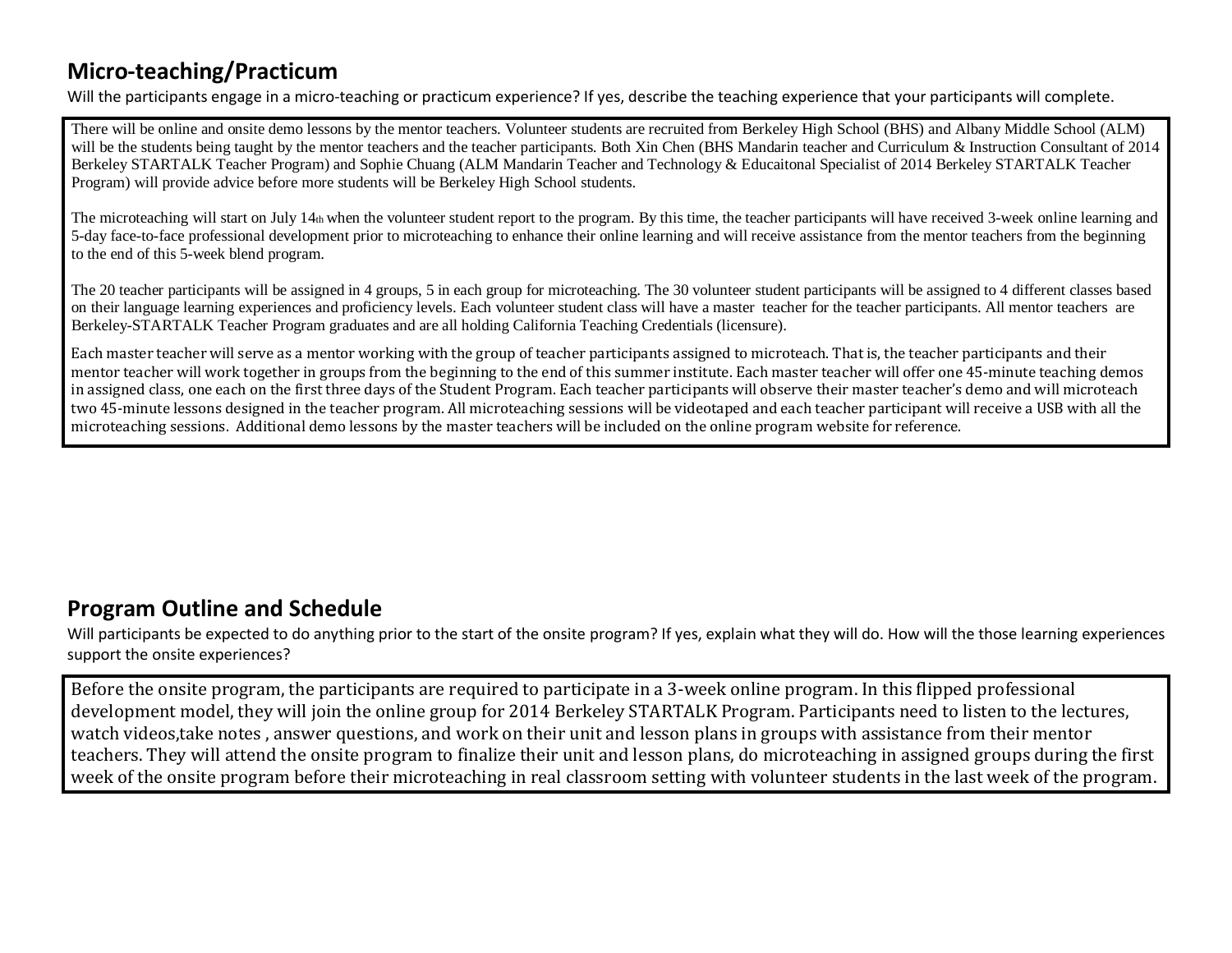What is the agenda for any days prior to the start of the program? What is the agenda each day during the program?

| <b>TIMELINE</b>                   | <b>INSTRUCTIONAL TOPICS</b>                                                                                       |
|-----------------------------------|-------------------------------------------------------------------------------------------------------------------|
| Day 1 (Online Program - Grammar)  | <b>Tones in Mandarin Part 0-III</b><br><b>Neutral Tone in Mandarin</b>                                            |
| Day 2                             | Sentence-Final Particles ma, ba, ne<br>Q-Pronounces for Indefinite Reference                                      |
| Day 3                             | Adverbials 才 & 就<br>否定副詞: 不 vs 沒                                                                                  |
| Day 4                             | Verb + 起來<br>Aspect Markers 著 & 過                                                                                 |
| Day 5                             | Auxiliary Verbs 會,能,可以 & 得<br>是的                                                                                  |
| Day 6 (Online Program - Pedagogy) | <b>Program Instroduction</b><br><b>Definition of Language</b><br><b>Using Target Langauge to Teach</b>            |
| Day 7                             | <b>ACTFL Standards and Application</b><br><b>STARTALK Endorsed Principles of Teaching and Learning</b>            |
| Day 8                             | <b>Backward Design Overview</b><br>Your Backward Designed Unit and Lesson Plans                                   |
| Day 9 (Online Program - Tech 1)   | <b>Tech Section Opening</b><br>$\bullet$<br><b>Google For Education: Function</b><br><b>Google Mail</b>           |
| <b>Day 10</b>                     | <b>Google Calendar</b><br><b>Google Youtube</b><br><b>Google Handout</b><br>Things you could do with Google Drive |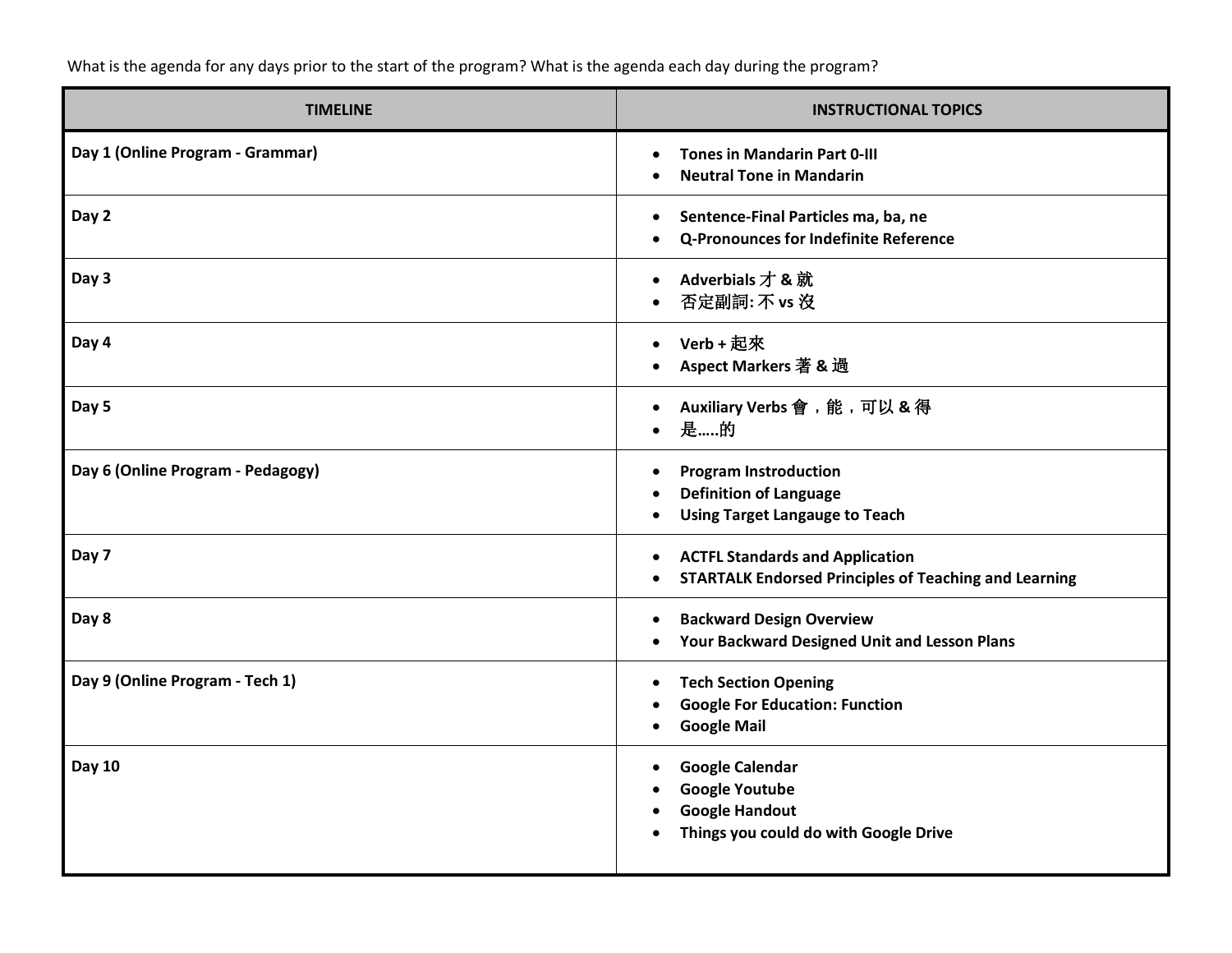| <b>TIMELINE</b>                                                                                                                                                                               | <b>INSTRUCTIONAL TOPICS</b>                                                                                                                                                                                   |
|-----------------------------------------------------------------------------------------------------------------------------------------------------------------------------------------------|---------------------------------------------------------------------------------------------------------------------------------------------------------------------------------------------------------------|
| Day 11<br>(Online Program - Tech 2; Planning for Online Small Group Meeting with<br>Mentor Teachers and Lead Instructor at Selected Time; Starting to Develop<br><b>Unit Plans in Groups)</b> | <b>Creat Google Forms in Chinese (by Kevin Yang)</b><br><b>Create Google Forms in English (by Marc Dubeau)</b>                                                                                                |
| Day 12 (Online Program - Tech 2 Continued)                                                                                                                                                    | <b>Google Drive: Doc (by Anson Alexander)</b><br>Google Form + MCQ in Chinese (by Kentcomputer)                                                                                                               |
| Day 13                                                                                                                                                                                        | Google Form + MCQ in English (by allaboutpete)<br>延伸閱讀: Google 表單上的應用                                                                                                                                         |
| <b>Day 14</b><br>(Online Program - Tech 3; Last Day of Online Program: July 6)                                                                                                                | <b>Chrome Add On: Chinese dictionary Pera Pera</b><br><b>Chrome Add On: TCSL</b>                                                                                                                              |
| Day 15 (Onsite Program Starts)                                                                                                                                                                | <b>Group &amp; Classroom assignments</b><br><b>Questions and Clarifications about Online Materials</b><br><b>Completing Unit Plan Development in Groups</b><br>Developing Individual Lesson Plans 1 in Groups |
| Day 16                                                                                                                                                                                        | <b>Completing Individual Lesson Plans 1 in Groups</b>                                                                                                                                                         |
| Day 17 (Site Visit Day)                                                                                                                                                                       | <b>Lesson 1 Microteaching in Groups</b><br>Microteaching Critiques & Lesson 1 Refining in Groups                                                                                                              |
| <b>Day 18</b>                                                                                                                                                                                 | Developing Individual Lesson Plans 2 in Groups                                                                                                                                                                |
| <b>Day 19</b>                                                                                                                                                                                 | Developing Individual Lesson Plans 2 in Groups Continued                                                                                                                                                      |